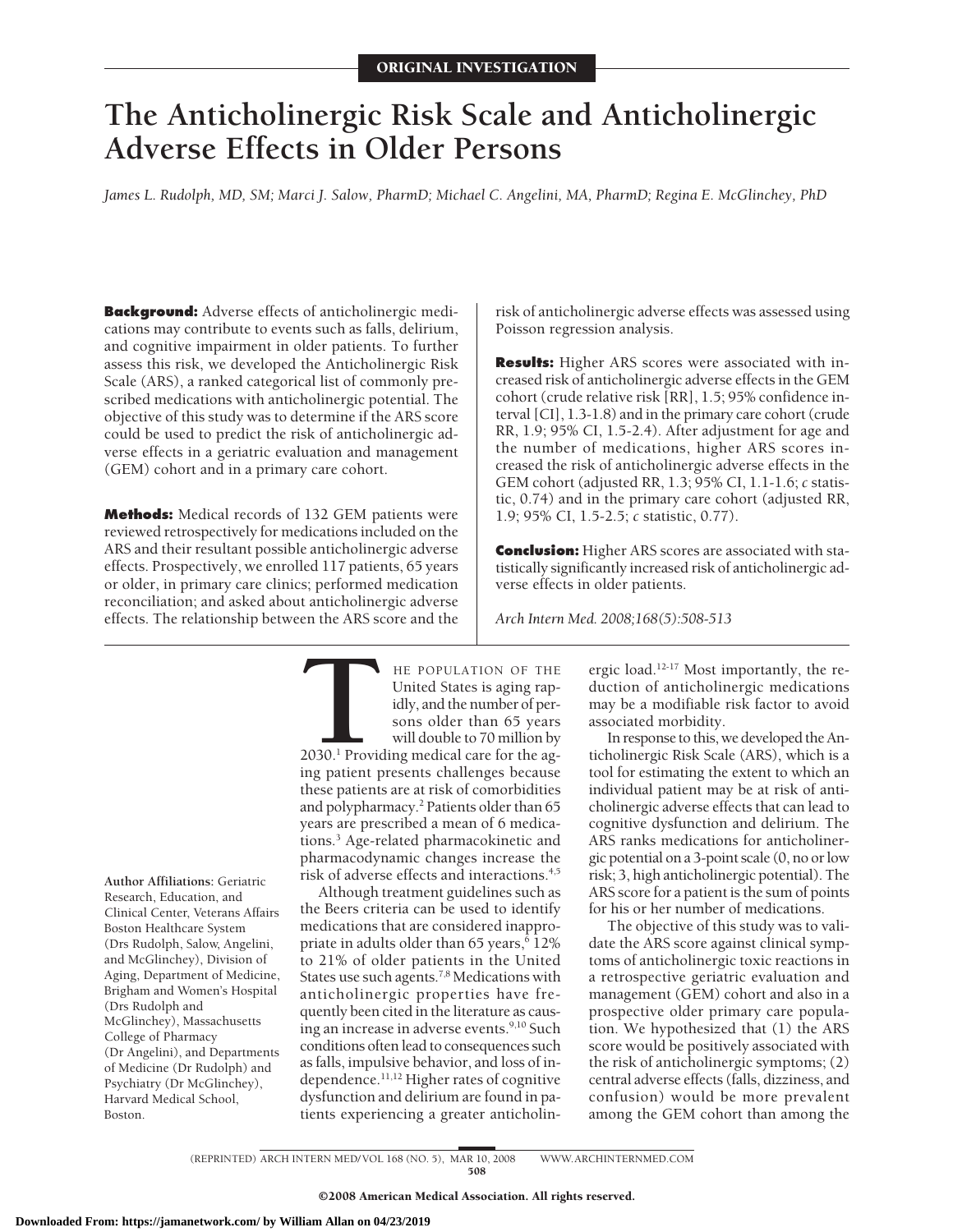primary care cohort, attributable to the fact that the GEM cohort had more cognitive impairment and increased sensitivity to anticholinergic medications<sup>10</sup>; and (3) the GEM and primary care cohorts would be equally susceptible to peripheral adverse effects (dry mouth, dry eyes, and constipation), and the ARS would identify increased risk of peripheral adverse effects similarly in both cohorts.

#### METHODS

#### **SUBJECTS**

This study enrolled 2 cohorts of patients. The retrospective cohort consisted of 132 participants, 65 years or older, seen consecutively in GEM clinics at the Veterans Affairs Boston Healthcare System from July 1, 2004, to March 31, 2005. Multidisciplinary GEM clinics conducted patient and family interviews by a geriatrician ( J.L.R.), nurse practitioner, social worker, and pharmacist (M.J.S. and M.C.A.). The pharmacist performed medication reconciliation based on the electronic medical record and the patient's presentation of medications or a medication list. The prospective cohort comprised 117 male subjects, 65 years or older, who were attending primary care clinics at the Veterans Affairs Boston Healthcare System from September 1, 2005, to June 30, 2006. We selected male subjects because of the predominance of men in our population and the high proportion of men in our retrospective cohort. Subjects in the prospective cohort provided written informed consent. The Veterans Affairs Boston Healthcare System institutional review board and research and development review committees approved the protocols.

### **DEVELOPMENT OF THE ARS**

The 500 most prescribed medications within the Veterans Affairs Boston Healthcare System were reviewed independently by 1 geriatrician ( J.L.R.) and by 2 geropharmacists (M.J.S. and M.C.A.) to identify medications with known potential to cause anticholinergic adverse effects. Topical, ophthalmic, otologic, and inhaled medication preparations were excluded from review. All medications generated by these reviews were (1) entered into the National Institute of Mental Health psychoactive drug screening program *KiBank database<sup>18</sup> to determine the dissociation con*stant (pK<sub>i</sub>) for the cholinergic receptor; (2) input into Micromedex (Thomson Micromedex, Greenwood Village, Colorado), an evidence-based review of all Food and Drug Administration– prescribed medications, to determine rates of anticholinergic adverse effects compared with placebo; and (3) searched via MEDLINE to identify medical literature related to anticholinergic adverse effects. The 3 panel members were given the available information, and they ranked the identified medications on a scale of 0 to 3 according to anticholinergic potential (0; limited or none; 1, moderate; 2, strong; and 3, very strong). There was strong agreement with respect to the medications included on the list among the reviewers ( $\kappa$  range, 0.85-0.89;  $P$  < .001) and in the agreement among ARS medication rankings (*r*range, 0.70-0.83;  $P < 0.01$ ). In the event of a disagreement, the median ranking was used to rank the medication. An individual's ARS score was calculated as the sum of the ARS rankings assigned for each of the medications that the patient was taking, as determined by medication reconciliation.

# **ANTICHOLINERGIC ADVERSE EFFECTS**

As part of the standard interview in the GEM clinics, a comprehensive geriatric review of systems that are documented in the medical record was conducted among participants. This review of systems identified anticholinergic adverse effects, including falls, dry mouth, dry eyes, dizziness, confusion, and constipation. In the prospective cohort study, a modified review of systems (20 questions) that included the same adverse effects was conducted among the primary care patients. We assigned 1 point for each adverse effect and used the summed number of anticholinergic adverse effect points in our analysis. To better capture the nature of the adverse effects and to evaluate our second hypothesis, we categorized the anticholinergic adverse effects as central effects (falls, dizziness, and confusion) and as peripheral effects (dry mouth, dry eyes, and constipation).

## **COVARIATES**

From the electronic medical record, we collected information on patient age and serum creatinine level. Age was collected because of the increased anticholinergic medication use and subsequent anticholinergic adverse effects associated with age.<sup>10</sup> Serum creatinine level was collected because decreased renal function can affect drug excretion. From the medication reconciliation, we counted the total number of medications that the patient was taking, excluding topical, ophthalmic, otologic, and inhaled medications. The total number of medications prescribed has been used as a surrogate for medical comorbidity.<sup>19</sup>

### **STATISTICAL ANALYSIS**

Data on medications and adverse effects were collected by geriatric pharmacy residents who were blinded to the ARS groupings and study aims. All statistical analyses were performed using commercially available software (STATA SE version 9.1; Stata-Corp LP, College Station, Texas).

The GEM and primary care cohorts were compared using *t* test for continuous variables and  $\chi^2$  test for dichotomous and ordinal variables. Our primary exposure was the ARS score for a patient. Our primary outcome was the count of anticholinergic adverse effects. Because our exposure and outcome variables were not normally distributed, we categorized the participants in both cohorts into the following 3 groups: (1) those with an ARS score of 0 (no ARS medications), (2) those with an ARS score or 1 or 2, and (3) those with an ARS score of 3 or higher. The anticholinergic adverse effect count was compared with and within these ARS groups using  $\chi^2$  test.

Because our exposure and outcome variables did not conform to a normal distribution, we selected Poisson regression for unadjusted and multivariate analysis. Poisson regression analysis is preferred for nonnormal data when the primary outcome variable is a nonnegative count. From this analysis, we reported the risk of anticholinergic adverse effects with increasing ARS score. Multivariate modeling adjusted for age and for the total number of medications and was used to calculate the c statistic for model discrimination. Poisson model fit was determined using the deviance statistic.

## **RESULTS**

**Table 1** gives the characteristics of the retrospective GEM cohort and of the prospective primary care cohort. As expected, the GEM patients were older than the primary care patients. Serum creatinine levels were similar in the 2 cohorts. The GEM patients were taking statistically significantly fewer medications than the primary care patients (mean [SD], 7.9 [2.8] vs 9.0 [4.5]; *P*=.05). However, the ARS scores were higher among the GEM patients (mean [SD], 1.4 [1.9] vs 0.7 [1.2]). The ARS scores were

(REPRINTED) ARCH INTERN MED/ VOL 168 (NO. 5), MAR 10, 2008 WWW.ARCHINTERNMED.COM

509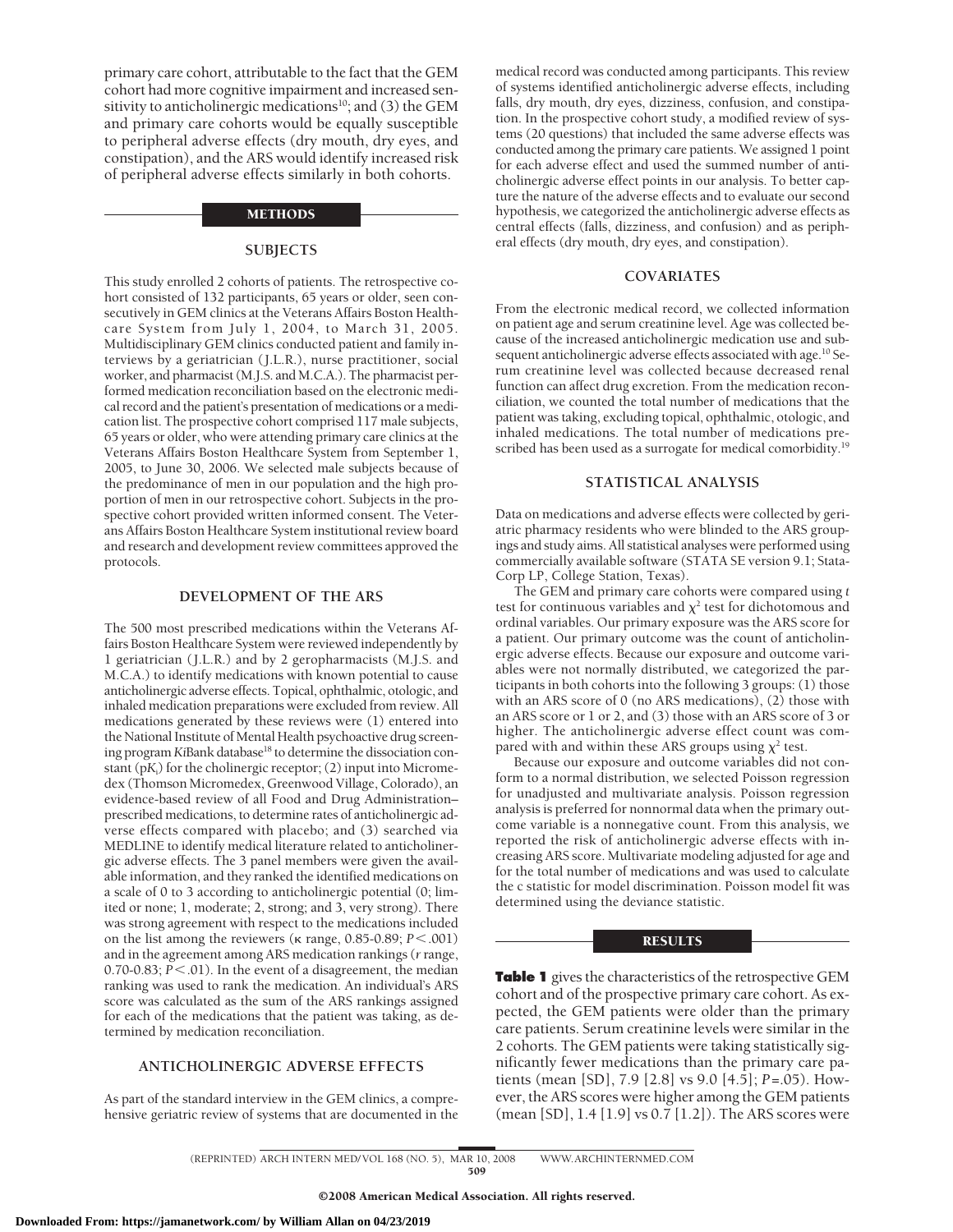|                                                            | Retrospective<br><b>Geriatric</b>                                 |                                                                  |            |  |
|------------------------------------------------------------|-------------------------------------------------------------------|------------------------------------------------------------------|------------|--|
| <b>Characteristic</b>                                      | <b>Evaluation and</b><br><b>Management</b><br>Cohort<br>$(n=132)$ | <b>Prospective</b><br>Primary<br><b>Care Cohort</b><br>$(n=117)$ | P<br>Value |  |
| Age, mean (SD), y                                          | 78.7 (5.3)                                                        | 71.5(11.6)                                                       | < .001     |  |
| Male sex, No. $(\%)$                                       | 128 (97.0)                                                        | 117(100.0)                                                       | .99        |  |
| Creatinine level, mean (SD),<br>mq/dL                      | 1.2(0.4)                                                          | 1.2(0.4)                                                         | .24        |  |
| No. of medications, mean (SD)                              | 7.9(2.8)                                                          | 9.0(4.5)                                                         | .05        |  |
| Anticholinergic Risk Scale score,<br>No. (%)               |                                                                   |                                                                  | < 0.01     |  |
| 0                                                          | 70 (53.0)                                                         | 82 (70.1)                                                        |            |  |
| $1-2$                                                      | 32 (24.2)                                                         | 26(22.2)                                                         |            |  |
| $\geq$ 3                                                   | 30(22.7)                                                          | 9(7.7)                                                           |            |  |
| Anticholinergic adverse effects,<br>mean (SD) <sup>a</sup> | 1.5(1.4)                                                          | 1.1(1.1)                                                         | .01        |  |
| Central, No. (%)                                           |                                                                   |                                                                  |            |  |
| Falls                                                      | 53 (40.2)                                                         | 14(12.0)                                                         | < 0.001    |  |
| <b>Dizziness</b>                                           | 33(25.0)                                                          | 8(6.8)                                                           | .17        |  |
| Confusion                                                  | 51(38.6)                                                          | 14(12.0)                                                         | < 0.001    |  |
| Peripheral, No. (%)                                        |                                                                   |                                                                  |            |  |
| Dry mouth                                                  | 14(10.6)                                                          | 52 (44.4)                                                        | < 0.001    |  |
| Dry eyes                                                   | 18(13.6)                                                          | 6(5.1)                                                           | .02        |  |
| Constipation                                               | 32(24.2)                                                          | 36(30.8)                                                         | .39        |  |

SI conversion factor: To convert creatinine to micromoles per liter, multiply by 88.4.

<sup>a</sup>The anticholinergic adverse effect data were nonnormal, and the 2 cohorts were compared using Mann-Whitney rank sum test.

not normally distributed, and the primary care patients were less likely to be taking medications listed on the ARS. The GEM patients were more likely to report central adverse effects, including falls, dizziness, and confusion, than the primary care patients, although dizziness did not reach statistical significance. Compared with the GEM cohort, the primary care cohort reported dry mouth more frequently, dry eyes less frequently, and constipation about equally.

**Table 2** gives the numbers of anticholinergic adverse effects associated with ARS scores of 0, 1 to 2, and 3 or higher. Among both cohorts, the prevalences and numbers of anticholinergic adverse effects statistically significantly increased with higher ARS scores ( $P$ <.001 for both). This is initial evidence of a dose-response relationship. In both cohorts, when the total ARS score was 3 or higher, 70% or more of the patients reported 2 or more anticholinergic adverse effects.

**Table 3** gives the unadjusted risk ratios in the cohorts for the total numbers of anticholinergic, central, and peripheral adverse effects. The deviance statistic was acceptable  $(P > .05)$  for all models. A sensitivity analysis with continuous ARS scores and ARS groupings did not notably change the regression results; therefore, the ARS groupings are presented to improve clinical usefulness. In both cohorts, higher ARS scores were associated with increased risk of anticholinergic adverse effects (GEM cohort crude RR, 1.5; 95% CI, 1.3-1.8 vs primary care cohort crude RR, 1.9; 95% CI, 1.9-2.4). Both cohorts had similar risks of peripheral adverse effects

(GEM cohort crude RR, 1.6; 95% CI, 1.2-2.2 vs primary care cohort crude RR, 2.1; 95% CI, 1.6-2.8). Higher ARS scores were associated with increased risk of central adverse effects in the GEM patients (GEM cohort crude RR, 1.5; 95% CI, 1.3-1.8 vs primary care cohort crude RR, 1.3; 95% CI, 0.8-2.1). After adjustment for age and the total number of medications, higher ARS scores statistically significantly increased the risk of anticholinergic adverse effects in both cohorts (GEM cohort adjusted RR, 1.3; 95% CI, 1.1-1.6 vs primary care cohort adjusted RR, 1.9; 95% CI, 1.5-2.5), and there was good model discrimination (GEM cohort *c* statistic, 0.74; primary care cohort *c* statistic, 0.77).

### COMMENT

Consistent with our primary hypothesis, this study found that the ARS score was reliably associated with the risk of anticholinergic adverse effects in GEM patients and in older primary care patients after adjustment for age and the total number of medications. The GEM patients described more central adverse effects than the primary care patients. After adjustment for age and the number of medications, higher ARS scores were associated with increased risk of central adverse effects in the GEM cohort but not in the primary care cohort. In the primary care patients, ARS scores were associated with the adjusted risk of peripheral adverse effects.

Because older patients have increased susceptibility to anticholinergic toxic effects of medications, the assessment of toxic reactions is crucial in older populations. Our findings are consistent with other studies that created ranked lists of anticholinergic medications and associated these with clinical outcomes. Han et al<sup>17</sup> used similar methods to develop a ranked list of anticholinergic medications that were positively correlated with delirium severity in medical inpatients. The present study is similar because our outcome was clinical adverse effects from anticholinergic medications. However, our study expands the ranked list to older outpatients in GEM and primary care settings.

More recently, studies examined the association of the ranked list with serum anticholinergic activity. Serum anticholinergic activity measures in vitro muscarinic affinity and has been improved to include cholinergic receptor subtypes.<sup>20</sup> Carnahan et al<sup>21</sup> described the correlation between the Anticholinergic Drug Scale and serum anticholinergic activity in patients receiving long-term care. Unfortunately, although serum anticholinergic activity has been associated with delirium, cognitive performance, and the use of antipsychotic medications,<sup>9,10,13,22</sup> the measurement of serum anticholinergic activity is expensive; it is not readily available to most practitioners across health care settings; and timely interpretation of the results in clinical practice is challenging. $23$ 

In the GEM cohort, the adjusted ARS score was associated with the risk of central adverse effects. The GEM patients, who are frequently referred for cognitive complaints, were more likely to report central adverse effects than the primary care cohort. Patients with dementia are more susceptible to the effects of anticholinergic

510

<sup>(</sup>REPRINTED) ARCH INTERN MED/ VOL 168 (NO. 5), MAR 10, 2008 WWW.ARCHINTERNMED.COM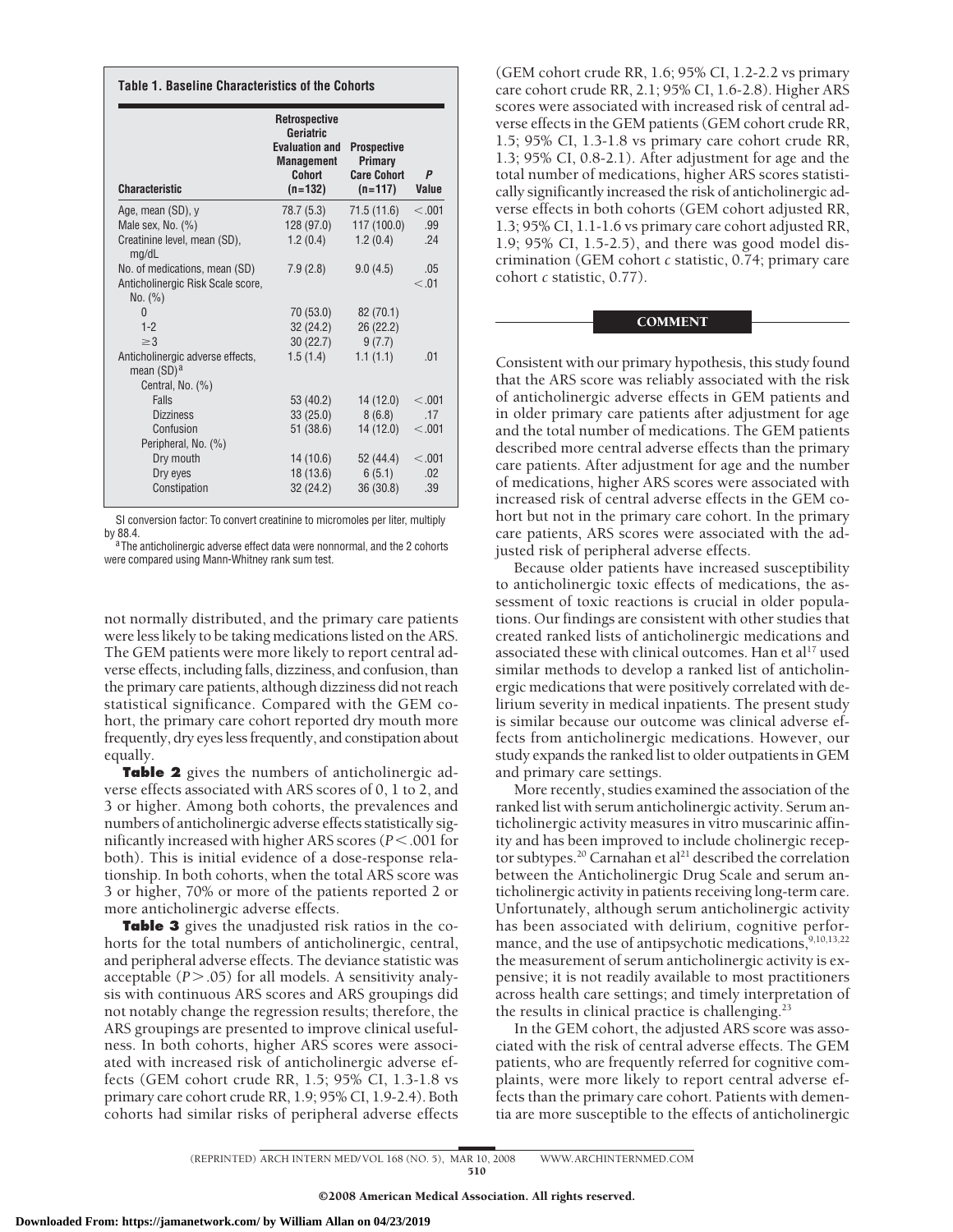**Table 2. Increased Anticholinergic Adverse Effects Associated With Higher Anticholinergic Risk Scale Scores**

|                                                             | No. of Anticholinergic Adverse Effects, No. (%) |          |                |          | P Value <sup>a</sup> |                |
|-------------------------------------------------------------|-------------------------------------------------|----------|----------------|----------|----------------------|----------------|
| <b>Anticholinergic Risk Scale Score</b>                     |                                                 |          | $\overline{2}$ | $\geq 3$ | <b>Between Group</b> | <b>Overall</b> |
| Retrospective geriatric evaluation<br>and management cohort |                                                 |          |                |          |                      | < .001         |
| $0(n=70)$                                                   | 26(37.1)                                        | 26(37.1) | 13(18.6)       | 5(7.1)   |                      |                |
| $1-2(n=32)$                                                 | 7(21.9)                                         | 7(21.9)  | 8(25.0)        | 10(31.3) | .006 <sup>b</sup>    |                |
| $\geq$ 3 (n=30)                                             | (3.3)                                           | 5(16.7)  | 12(40.0)       | 12(40.0) | .12 <sup>c</sup>     |                |
| Prospective primary care cohort                             |                                                 |          |                |          |                      | < 0.001        |
| $0(n=82)$                                                   | 41(50.0)                                        | 27(32.9) | 12(14.6)       | 2(2.4)   |                      |                |
| $1-2(n=26)$                                                 | 2(7.7)                                          | 8(30.8)  | 13(50.0)       | 3(11.5)  | < 0.01 <sup>b</sup>  |                |
| $\geq$ 3 (n=9)                                              | 1(11.1)                                         | 1(11.1)  | 2(22.2)        | 5(55.6)  | .05 <sup>c</sup>     |                |

 $\frac{a}{\chi^2}$  Test.

<sup>b</sup>Comparing Anticholinergic Risk Scale score of 0 vs 1 to 2.

cComparing Anticholinergic Risk Scale score of 1 to 2 vs 3 or higher.

medications and are more likely to receive them.<sup>16</sup> Unfortunately, adjustment for cognitive impairment was impossible in this study but might have provided information about the contribution of anticholinergic medications to dementia. We can only conclude that those patients referred for GEM evaluation are at increased risk of central adverse effects.

Among older primary care patients, the ARS score was associated with the risk of peripheral adverse effects. This may have resulted from (1) increased function in these patients; (2) less cognitive impairment, resulting in more accurate history taking; (3) lower prevalence of central adverse effects, which may have resulted in increased reporting of peripheral adverse effects; or (4) addition of the pharmacy team to ask about anticholinergic adverse effects, also leading to increased reporting of peripheral adverse effects.

Overall, the ARS score was associated with the risk of central and peripheral adverse effects. Although the prevalence of anticholinergic adverse effects cannot be fully explained using the ARS score, the clinical findings represent an opportunity to improve care among older patients. For example, a single medication with an ARS score of 3 would likely cause 2 or more anticholinergic adverse effects in more than 70% of the patients in the GEM and primary care cohorts.

There are several strengths to our study. First, the measurement of ARS score and anticholinergic adverse effects in a retrospective cohort and in a prospective cohort improves the generalizability of the study. Second, there was good agreement among the experts in the selection of medications for the ARS and good correlation in the ranking of medications on the ARS. Third, the electronic medical record, which included pharmacy records, allowed us to perform comprehensive medication reconciliation. Fourth, the blinding of the data collectors to the ARS improves the validity of our findings. Fifth, our results persisted after adjusting for potential confounders, including age and the number of medications.

Our study has weaknesses that require mentioning. Although calculating the ARS score is not difficult (**Table 4**), completing the ARS during the individual patient encounter is less practical compared with asking 6

#### **Table 3. Relative Risk of Increased Anticholinergic Adverse Effects Associated With Higher Anticholinergic Risk Scale Scores**

|                                                                             | <b>Relative Risk (95%</b><br>Confidence Interval) |                               |             |
|-----------------------------------------------------------------------------|---------------------------------------------------|-------------------------------|-------------|
| <b>Adverse Effects</b>                                                      | Crude                                             | Adjusted <sup>a</sup>         | c Statistic |
| Retrospective geriatric<br>evaluation and management<br>cohort <sup>b</sup> |                                                   |                               |             |
| Anticholinergic                                                             |                                                   | $1.5(1.3-1.8)$ $1.3(1.1-1.6)$ | 0.74        |
| Central                                                                     |                                                   | $1.5(1.3-1.8)$ $1.4(1.1-1.7)$ | 0.74        |
| Peripheral                                                                  |                                                   | $1.6(1.2-2.2)$ $1.4(1.0-1.9)$ | 0.69        |
| Prospective primary care cohort                                             |                                                   |                               |             |
| Anticholinergic                                                             |                                                   | $1.9(1.5-2.4)$ $1.9(1.5-2.5)$ | 0.77        |
| Central                                                                     |                                                   | $1.3(0.8-2.1)$ $1.4(0.8-2.3)$ | 0.59        |
| Peripheral                                                                  | $2.1(1.6-2.8)$                                    | $2.1(1.5-2.9)$                | 0.80        |

<sup>a</sup> For age and the number of medications.

b Central adverse effects include falls, dizziness, and confusion; peripheral adverse effects include dry mouth, dry eyes, and constipation.

questions about anticholinergic adverse effects. Therefore, we believe that there are 2 primary uses for the ARS. First, the ARS is a useful tool to identify patients at risk of anticholinergic toxic reactions in large patient databases such as those of a hospital, nursing home, health system, rehabilitation center, or pharmacy benefit manager. Prophylactic pharmacy intervention clinics designed to reduce anticholinergic exposure could minimize potential anticholinergic toxic reactions. Second, the ARS would be a useful educational aid for clinicians to identify medications with anticholinergic adverse effects so that they might avoid prescription.

In addition, this work focused on the presence or absence of anticholinergic adverse effects without regard to potential causes. By no means does the ARS score replace the decision making of the clinician. However, the statistically significantly increased risk of anticholinergic adverse effects associated with higher ARS scores suggests that medications on the ARS have a partial role in the prevalence of these adverse effects among our cohorts. Furthermore, our study treated anticholinergic ad-

<sup>(</sup>REPRINTED) ARCH INTERN MED/ VOL 168 (NO. 5), MAR 10, 2008 WWW.ARCHINTERNMED.COM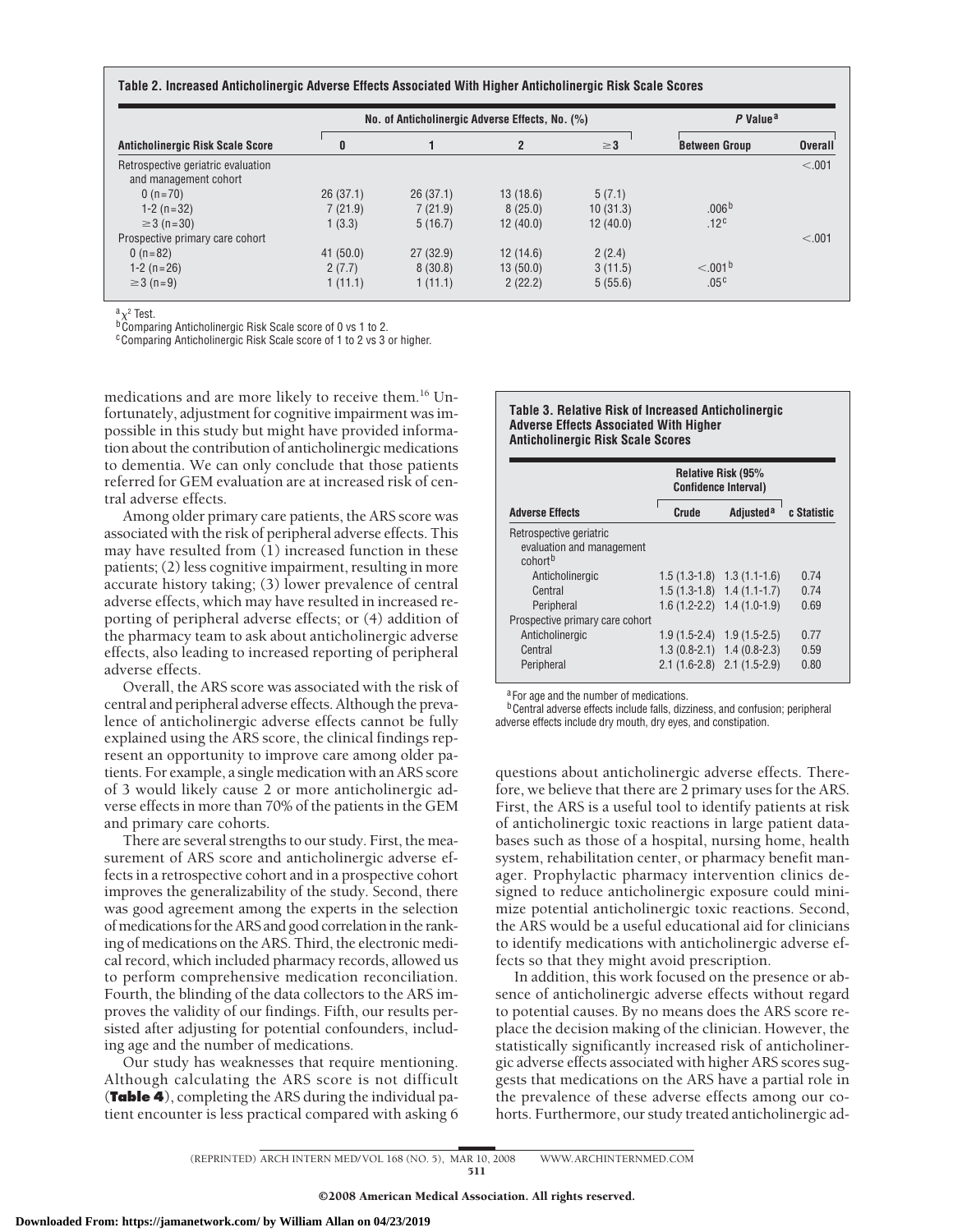| <b>3 Points</b>                                         | 2 Points                                        | 1 Point                         |  |
|---------------------------------------------------------|-------------------------------------------------|---------------------------------|--|
| Amitriptyline<br>hydrochloride                          | Amantadine<br>hydrochloride                     | Carbidopa-levodopa              |  |
| Atropine products                                       | <b>Baclofen</b>                                 | Entacapone                      |  |
| Benztropine mesylate                                    | Cetirizine hydrochloride                        | Haloperidol                     |  |
| Carisoprodol                                            | Cimetidine                                      | Methocarbamol                   |  |
| Chlorpheniramine<br>maleate                             | Clozapine                                       | Metoclopramide<br>hydrochloride |  |
| Chlorpromazine<br>hydrochloride                         | Cyclobenzaprine<br>hydrochloride                | Mirtazapine                     |  |
| Cyproheptadine                                          | Desipramine                                     | Paroxetine                      |  |
| hydrochloride                                           | hydrochloride                                   | hydrochloride                   |  |
| Dicyclomine                                             | Loperamide                                      | Pramipexole                     |  |
| hydrochloride                                           | hydrochloride                                   | dihydrochloride                 |  |
| Diphenhydramine<br>hydrochloride                        | Loratadine                                      | Quetiapine fumarate             |  |
| Fluphenazine                                            | Nortriptyline                                   | Ranitidine                      |  |
| hydrochloride                                           | hydrochloride                                   | hydrochloride                   |  |
| Hydroxyzine<br>hydrochloride and<br>hydroxyzine pamoate | Olanzapine                                      | Risperidone                     |  |
| Hyoscyamine products                                    | Prochlorperazine<br>maleate                     | Selegiline<br>hydrochloride     |  |
| Imipramine                                              | Pseudoephedrine                                 | Trazodone                       |  |
| hydrochloride                                           | hydrochloride-<br>triprolidine<br>hydrochloride | hydrochloride                   |  |
| Meclizine hydrochloride                                 | Tolterodine tartrate                            | Ziprasidone<br>hydrochloride    |  |
| Oxybutynin chloride                                     |                                                 |                                 |  |
| Perphenazine                                            |                                                 |                                 |  |
| Promethazine<br>hydrochloride                           |                                                 |                                 |  |
| Thioridazine<br>hydrochloride                           |                                                 |                                 |  |
| Thiothixene                                             |                                                 |                                 |  |
| Tizanidine hydrochloride                                |                                                 |                                 |  |
| Trifluoperazine                                         |                                                 |                                 |  |
| hydrochloride                                           |                                                 |                                 |  |

<sup>a</sup>To calculate the Anticholinergic Risk Scale score for a patient, identify medications the patient is taking and add the total points for each medication.

verse effects as numerically equivalent, but in clinical practice there may be variable affects of anticholinergic adverse effects on patient health and function. The ARS also did not include topical, ophthalmic, otologic, and inhaled preparations. Although these medications may have been absorbed systemically and caused anticholinergic adverse effects, exclusion of these would have increased the reporting of anticholinergic adverse effects without increasing the ARS score. As a result, our findings may underestimate the usefulness of the ARS score in predicting reported adverse effects. Also, our sample of veterans is predominantly male, and the clinical effects of the ARS scores among women requires further study. Despite our objective methods for determining the ranking of medications on the ARS, there remains room for debate. Finally, the most prescribed medications at our facility may not include all potentially anticholinergic medications. As listed in Table 4, the ARS includes medications similar to those in other published scales,<sup>21,24</sup> and many medications that are considered inappropriate in older persons are included.<sup>6</sup>

## **CONCLUSIONS**

Adverse effects related to anticholinergic medication use can have negative effects in older patients. The ARS is a categorically ranked list of medications that predicted increased risk of anticholinergic adverse effects in older patients. We believe that these findings have implications in the identification of older patients at risk of anticholinergic toxic reactions across a spectrum of care settings. Once identified using the ARS, proactive interventions could reduce complications and preserve functioning. Further study of the effectiveness of such a program is warranted.

**Accepted for Publication:** September 29, 2007.

**Correspondence:** James L. Rudolph, MD, SM, Geriatric Research, Education, and Clinical Center (GRECC), Veterans Affairs Boston Healthcare System, Mail Stop JP-182, 150 S Huntington Ave, Boston, MA 02130 (jrudolph @partners.org).

**Author Contributions:** *Study concept and design:* Rudolph, Salow, and Angelini. *Acquisition of data:* Rudolph and Salow. *Analysis and interpretation of data:* Rudolph, Angelini, and McGlinchey. *Drafting of the manuscript:* Rudolph, Salow, and McGlinchey. *Critical revision of the manuscript for important intellectual content:* Rudolph, Salow, Angelini, and McGlinchey. *Statistical analysis:* Rudolph and McGlinchey. *Obtained funding:* Rudolph and McGlinchey. *Administrative, technical, and material support:* Rudolph, Salow, and McGlinchey. *Study supervision:* Rudolph and McGlinchey.

**Financial Disclosure:** Dr Angelini has consulted for Eli Lilly and has received lecture fees from Eli Lilly and AstraZeneca.

**Funding/Support:** This study was supported by grant K12 AG000294-18 from the National Institute on Aging (Dr Rudolph), by grant R01 1405 from the National Institute on Alcohol Abuse and Alcoholism (Dr McGlinchey), and by a Veterans Affairs Merit Review (Dr McGlinchey). **Previous Presentation:** This study was presented as a poster at the 2007 American Geriatrics Society Annual Scientific Meeting; May 4, 2007; Seattle, Washington. **Additional Contributions:** Richard N. Jones, ScD, assisted with the statistical analysis. Ryann Welch, PharmD, and Ingrid Michael, PharmD, contributed to data collection and analysis.

# **REFERENCES**

- 1. US Census Bureau. US Interim Projections by age, sex, race, and Hispanic origin. Washington, DC: US Census Bureau; 2004. http:www.census.gov/ipc/www /usinterimproj/. Accessed September 5, 2007.
- 2. Hanlon JT, Schmader KE, Ruby CM, Weinberger M. Suboptimal prescribing in older inpatients and outpatients. *J Am Geriatr Soc*. 2001;49(2):200-209.
- 3. Masoudi FA, Baillie CA, Wang Y, et al. The complexity and cost of drug regimens of older patients hospitalized with heart failure in the United States, 1998-2001. *Arch Intern Med*. 2005;165(18):2069-2076.
- 4. Atkin PA, Veitch PC, Veitch EM, Ogle SJ. The epidemiology of serious adverse drug reactions among the elderly. *Drugs Aging*. 1999;14(2):141-152.
- 5. Hutchinson TA, Flegel KM, Kramer MS, Leduc DG, Kong HH. Frequency, severity and risk factors for adverse drug reactions in adult out-patients: a prospective study. *J Chronic Dis*. 1986;39(7):533-542.
- 6. Fick DM, Cooper JW, Wade WE, Waller JL, Maclean JR, Beers MH. Updating the

(REPRINTED) ARCH INTERN MED/ VOL 168 (NO. 5), MAR 10, 2008 WWW.ARCHINTERNMED.COM 512